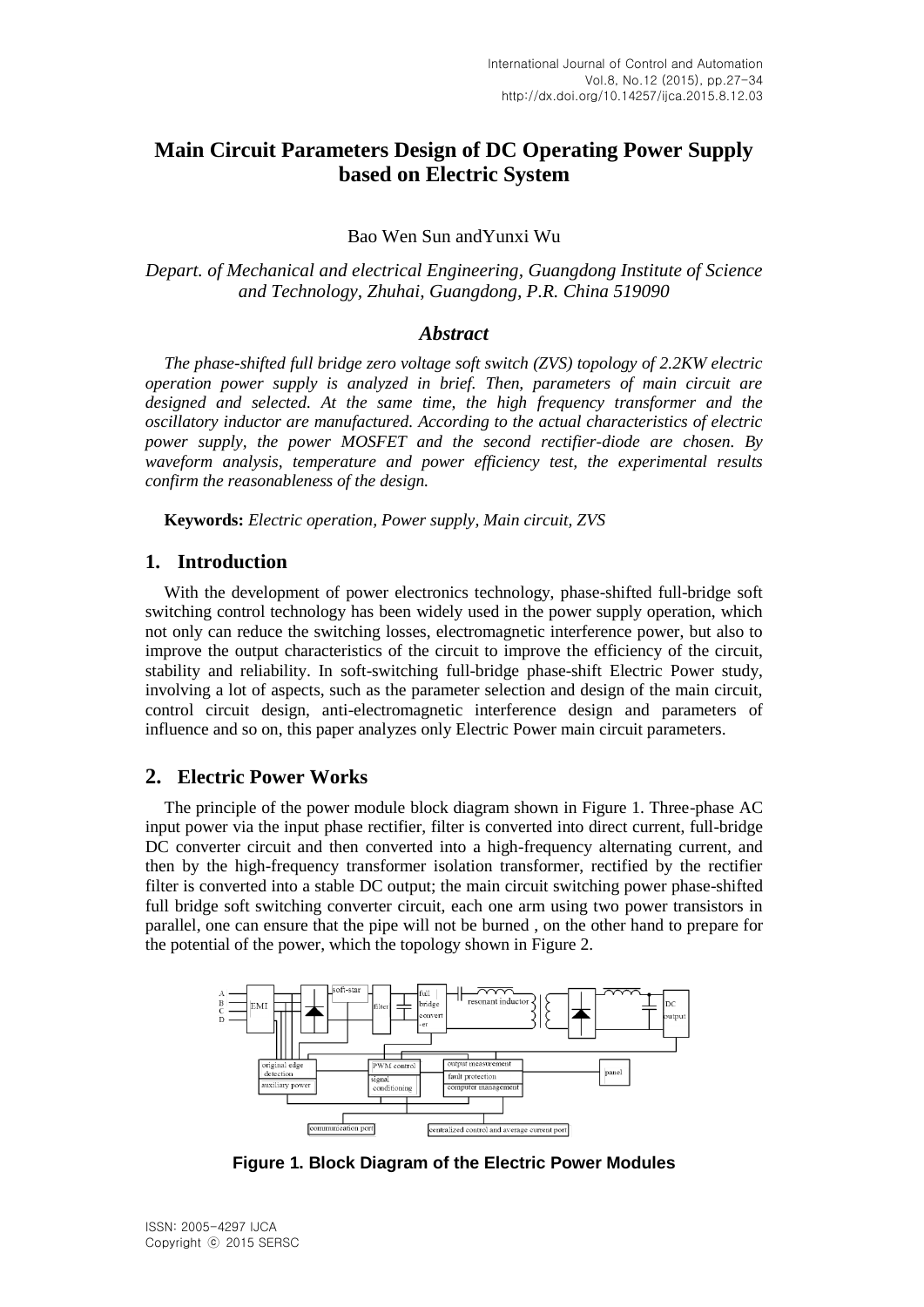

**Figure 2. Full-bridge Soft-switching Converter Topologies**

The converter in a transformation period, a total of 12 kinds of working conditions, four switch turns conducting achieve zero voltage turn-on and turn-off, reducing power consumption. The converter also uses the isolation capacitors to suppress the DC component, and uses the saturation inductance to reduce duty cycle loss.

# **3. Design Parameters of the Main Circuit**

### **3.1. The Main Circuit Design Specifications**

Three-phase AC voltage input: 380  $^{+15}_{-20\%}$ , 50  $^{+5}_{-8}$ 5 15 % 380  $^{+15\,\%}_{-20\,\%}$  ,50  $^{+15\,\%}_{-10\,\%}$  $\overline{+}$ i,

Rated output DC voltage: 220V, Continuously adjustable in the range of 180V  $\sim$ 320V.

Output Current: 10A

Maximum power output: 3200W

Output ripple factor:  $\leq 0.2\%$ 

Output current limit: 110% of rated output current

Operating Frequency: 34KHz

Overall efficiency: ≥90%

### **3.2. Input Filter Capacitor Selection**

The input Three-phase 380V AC power becomes into pulsating DC voltage after the bridge rectifier. A filter capacitor  $C_{in}$  is added before the converter to further smooth and reduce the voltage ripple, and the noise can be greatly reduced.

RMS phase voltage:  $380^{+15\%}_{-20\%} = 304$  *V* ~ 437 *V*  $^{+15}_{-20}$  % =  $\overline{a}$ 

In order to ensure that the filtered rectified DC voltage minimum value  $V_{in (min)}$  to meet the requirements, the energy per cycle  $C_{in}$  provided is about:

$$
W_{in} = \frac{P_{in}}{3 \times f_{min}} = \frac{P_{out} / \eta}{3 \times f_{min}} = \frac{2200 / 0.85}{3 \times 45} = 19 J
$$
 (1)

After further calculations, we can get the input capacitance as:

$$
C_{in} = 676 \ \mu F
$$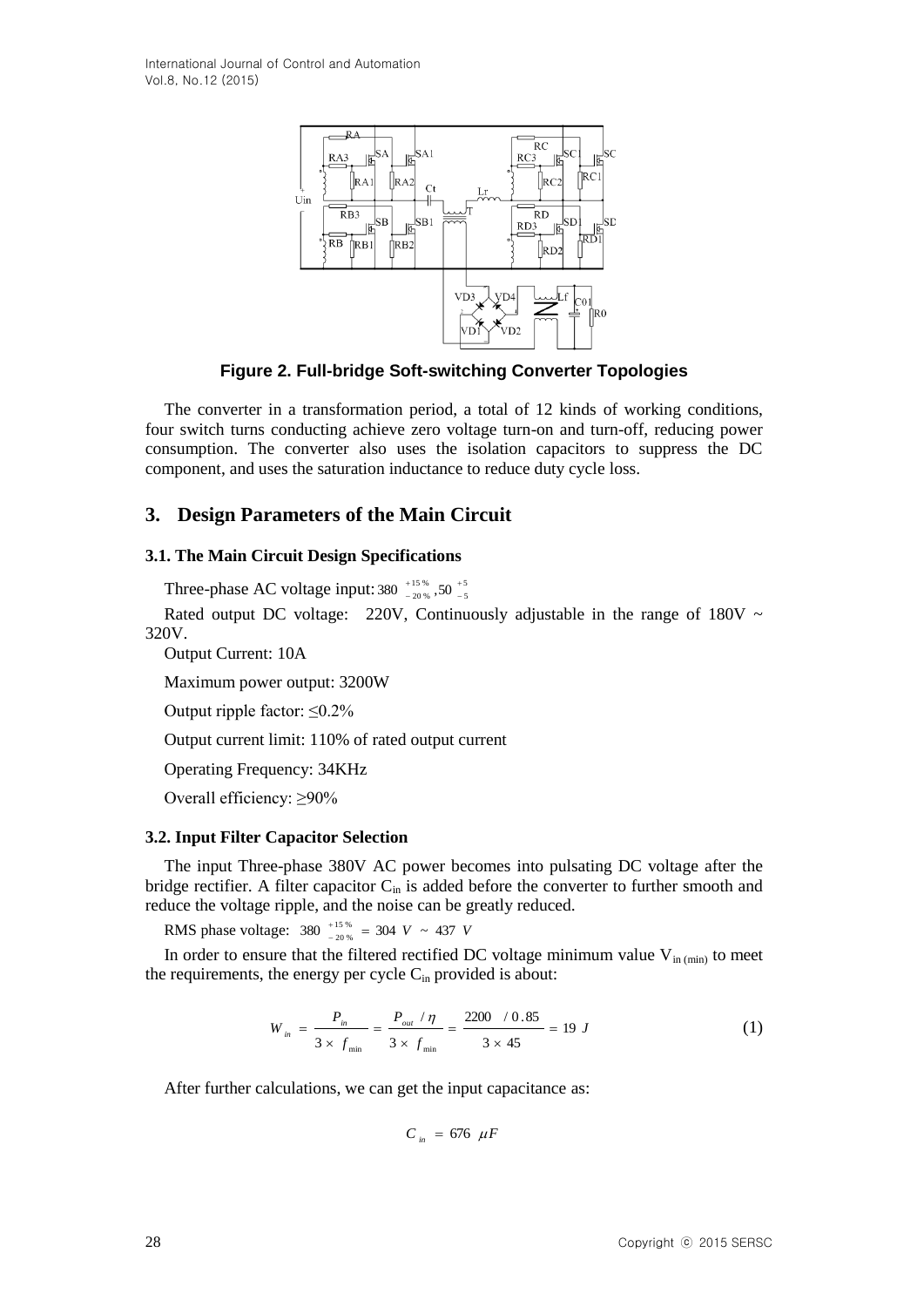#### **3.3. Resonant Inductor Design**

Resonant inductor design, in order to achieve the lagging leg of zero voltage switching, must satisfy the following formula:

$$
\frac{1}{2}L_{r}I^{2} = \frac{4}{3}C_{MOS}V_{in}^{2}
$$
 (2)

Which,  $L_r$  is the resonant inductor, I was the primary current when lagging switch off,  $C_{MOS}$  is the MOSFET drain-source capacitance, Vin is a DC voltage rectified and filtered.

In the actual design, taking into account the lagging achieve zero-voltage switching when more than  $1/3$  full,  $V_{in}$  should take the maximum. while the load current is 1A, the filter inductor current I<sub>Lf</sub> critical continuous, that is, the amount of its pulsation  $\Delta i_{\rm Lf}$  is 2A. In The case of the 1/3 load, the following formula:

$$
I = \frac{I_0/3 + \Delta i_{I_f}/2}{K} = \frac{10/3 + 2/2}{1} = 4.44
$$
 (3)

IXFX2780Q switch drain-source capacitance  $C_{MOS} = 750pF$ ,  $V_{in (max)} = 618V$ ,  $L_r =$ 39μH.

The resonant inductor core selected Siemens G42 models pot core, take the gap  $\delta$  = 2mm, then according to the formula:

$$
L = \frac{\mu_0 N^2 A_e}{\delta} \tag{4}
$$

Where:  $\mu_0$  is the magnetic permeability, the size of  $4\pi \times 10^{-7}$ H / cm. A<sub>e</sub> is the cross-sectional area of the magnetic core, the size of 388mm2. The  $\mu$ 0, A<sub>e</sub> and  $\delta$  into the formula, we get: winding turns N=4, with 6 wire wounding a diameter of 0.62mm.

#### **3.4 Main Transformer Design**

(1) Main transformer primary secondary ratio

When designing high-frequency transformer, primary secondary ratio should be as large as possible, and the transformer turns ratio should be selected based on the lowest input voltage  $V_{in}$ . Assuming the secondary maximum duty cycle is 0.85, the secondary voltage  $V_{S (min)}$  value can be calculated.

$$
V_{s\,\text{(min)}} = \frac{V_{0\,\text{(max)}} + V_{D} + V_{H}}{D_{\text{max}}} = \frac{320 + 2.5 + 2.5}{0.85} = 382 \, V \tag{5}
$$

where,  $V_{o (max)}$  is the maximum output voltage;  $V_D$  is the output rectifier diode on-state voltage drop;  $V<sub>Lf</sub>$  is the DC voltage drop of the output filter inductor. Therefore, the transformer primary secondary ratio is:

$$
K = \frac{V_{in (min)}}{V_{s (min)}} = \frac{396}{382} = 1.04 \approx 1
$$
 (6)

(2) Core material selection

High-frequency transformer transfers 34KHz high-frequency square wave voltage with frontier steep in converter. Siemens N27 series ferrite material is used in the transformer core. Taking into account the power source output was 2200W, based on the core size and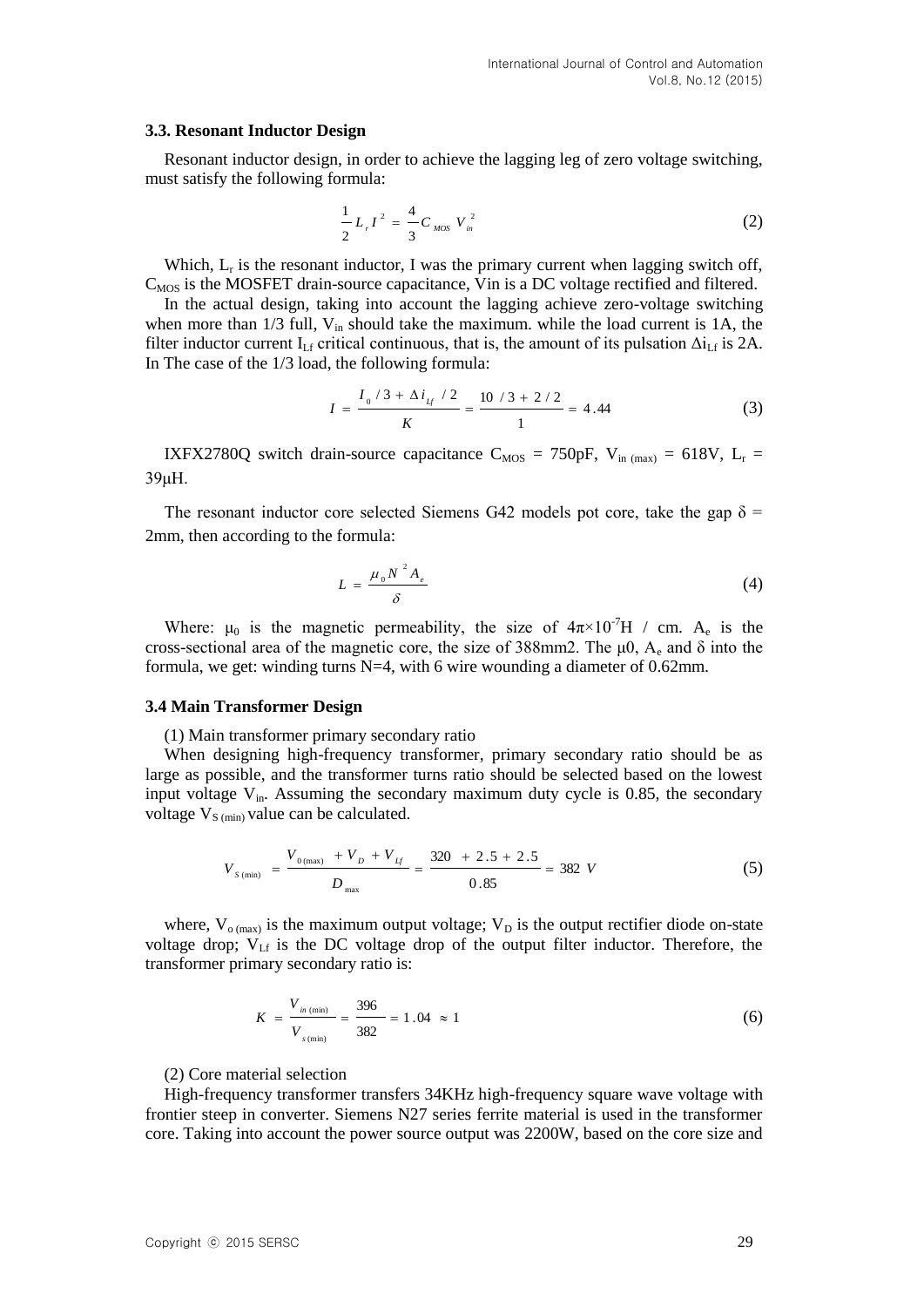power relations, PM74 core model may be employed. According to  $B \sim H$  temperature characteristic curve, maximum operating flux density  $B_M$  is:

$$
B_m = \frac{1}{3} B_s = \frac{1}{3} \times 0.45 = 0.15 (T)
$$
 (7)

(3) Primary and secondary turns

After selecting the PM74 models core, the secondary side can be determined by the following formula:

$$
N_{s} = \frac{V_{s(\text{min})} \times D_{\text{max}}}{4 f_{s} A_{e} B_{m}}
$$
\n(8)

Where  $A_e$  is the effective permeability cross-sectional area of the core. Check the manual shows,  $A_e = 790$ mm<sup>2</sup>,  $V_{s (min)} = V_{in (min)} / K = 396V$ , it may be drawn  $N_s = 20$ , using  $N_s = 21$ . According to the ratio K=1 and the transformer turns ratio should be maximum principle, take the primary turns  $N_f = 23$ .

(4) the number of transformer winding wire diameter and shares Winding wire diameter selection should be based on current RMS:

$$
I_{\text{sec}} = I_0 \sqrt{0.5} = 10 \times \sqrt{0.5} = 7.071 A
$$

the conductor skin effect should be considered in the selection of wire diameter. At 34KHz frequency, the penetration depth  $\Delta = 0.35$ mm, should use the winding diameter of less than  $0.70$ mm copper wire. If the current density takes  $4A / mm^2$ , the cross-sectional area of the wire is:

$$
S = \frac{7.071}{4} = 1.768 \, \text{m m}^2
$$

check the manual, and choose the kinked 6 wires with 0.62mm diameter and 0.3019mm<sup>2</sup> cross-sectional area to wound.

#### (5) Checking window area

Because N<sub>f</sub> = 23turns, N<sub>s</sub>=21turns, A<sub>1</sub>=6×0.62=3.7mm<sup>2</sup>=A<sub>2</sub>, can be estimated window area S<sub>0</sub>≥790mm<sup>2</sup> (core area). Duty factor K<sub>m</sub> calculated by the following formula:

$$
K_m = \frac{N_f \times A_1 + N_s \times A_2}{S_0} = 0.20
$$
 (9)

This shows that the design of the transformer window area can accommodate all winding.

#### **3.5. The Output Inductor Design**

From the side view of the output filter, PWM DC / DC converter is actually similar to a full-bridge converter BUCK, but its operating frequency is twice the switching frequency. The output inductor can be calculated according to the formula.

$$
L_{f} = \frac{V_{0(\text{min})}}{2 \cdot (2 f_{s}) \cdot (10 \text{ % } I_{0(\text{max})})} [1 - \frac{V_{0(\text{min})}}{V_{\frac{in(\text{max})}{K}} - V_{f} - V_{D}]}
$$
(10)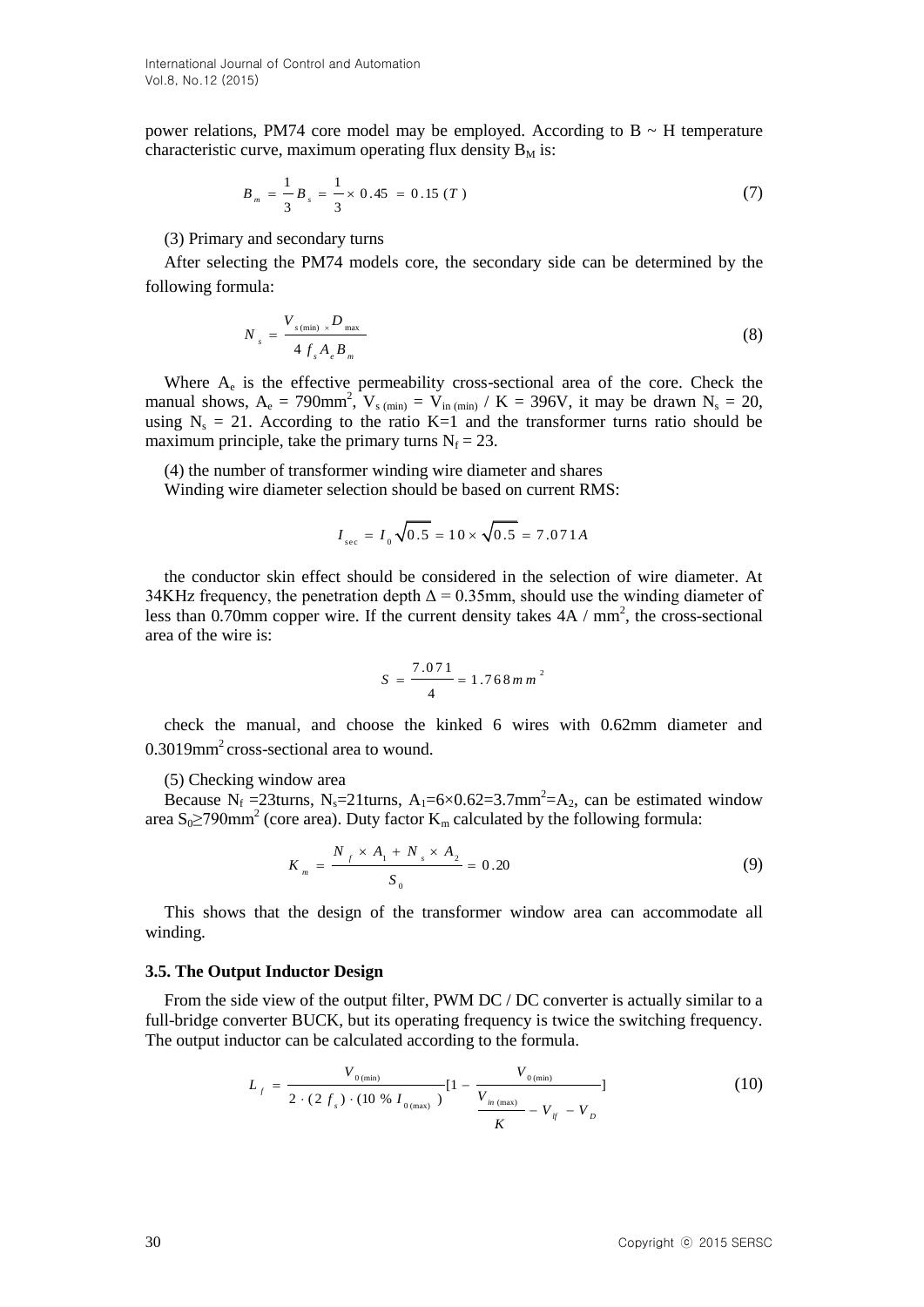When this power supply input voltage up to 618V, output voltage as low as 180V, set the sum of  $V_{\text{lf}}$  and  $V_{\text{D}}$  to 5V, then  $L_{\text{f}} = 920 \mu\text{F}$ .

#### **3.6. Output Filter Capacitor Selection**

According to the manufacturers request, the ripple factor should be less than 0.2%. because the electric power rated output voltage is 220V, the output ripple voltage deputy is less than 0.44V. Considering the diode turn-on and turn-off voltage spikes caused by power switch and output rectifier and DC bus voltage residual ripple, can make the output voltage of the AC ripple to be:

$$
\Delta V_{OUT} = 100 \ mV
$$

And  $I_0 = 10A$ , the minimum output capacitance is calculated by the following formula:

$$
C = \frac{0.2 I_0}{8 f \cdot \Delta V_{out}} = 74 \ \mu F \tag{11}
$$

where,  $I_0$ : output current;  $\Delta V_{out}$ : allowable output voltage ripple peak; f: operating frequency.

Thus calculated capacitance value is the minimum, taking into account the actual, select 560μ / 400V output filter capacitor.

#### **3.7. MOSFET and Output Rectifier Diode Selection**

Typically, the power transistor and the rectifying diode selection depends on its voltage stress and current stress. Since maximum of the DC voltage rectified and filtered is 618V, and the maximum value of the transformer primary current  $I_p$  is  $12A(I_p = 12A / K = 12A)$ , the MOSFET tubes use IXYS company's IXFX27N80Q power tubes, rated voltage of 800V, rated current of 27A.

Because the secondary of the transformer is a full bridge rectifier circuit, the rectifier can be calculated to withstand maximum reverse voltage( $V_{VD}=618V$ ) and maximum current flowing through the rectifier  $(I_{\text{ovDmax}} \geq 2_{\text{I0max}} = 24A)$ . According to both, the diode use IXYS company's DSEI30 diode that can withstand maximum current of 26A (more than 2 times the rated output current), the maximum reverse voltage 1200V.

### **4. Experimental Results and Analysis**

In order to investigate whether the selected parameters to achieve the design requirements, the waveform of the transformer primary and secondary voltage, current waveforms and secondary rectifier output voltage was collected by an oscilloscope, and the power temperature and efficiency was tested.



(1-Ip:2A/div 2-Up:200V/div t:10us/div)

**Figure 3. Current and Voltage Waveform of Primary**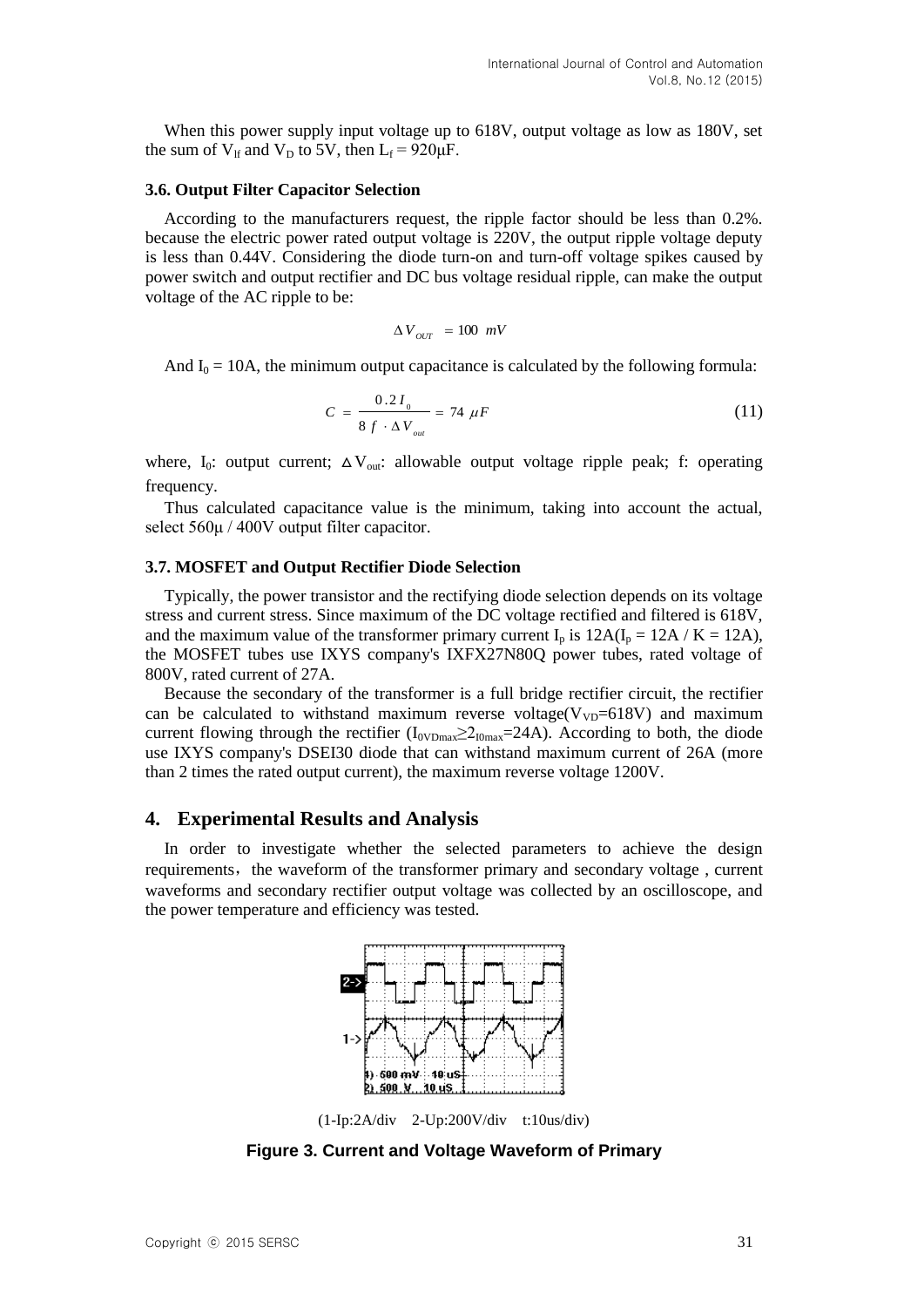

**Figure 4. Current and Voltage Waveform of Second**

Figure 3 shows the waveforms of transformer primary voltage and current when the input AC voltage is 380V and the output is 220V/6.5A. As can be seen from the figure, the primary transformer voltage waveform is very clean. Primary current only when the current commutation, due to the transformer leakage inductance and current oscillations affect exists small spikes. Can also be seen from figure 3, the primary current slope during overshoot or undershoot is large, nearly equal to 1, so that the current rises rapidly to the load current. This shows that the resonant inductor is almost at saturation point, resulting in a greatly duty cycle loss decreases.

Figure 4 shows the waveforms of transformer secondary voltage and current when the input AC voltage is 380V and the output is 220V/6.5A. As can be seen from the figure, the secondary current waveform is very clean, and at the time of the commutation, spike smaller than the primary current. Can also be seen from the figure, there is little secondary voltage oscillation, which is caused by the leakage inductance of transformer secondary side and reverse recovery of the output rectifier.



**Figure 5. Output Voltage Waveform of Secondary**

Figure 5 is the secondary circuit output voltage waveform. As can be seen from the figure, the output voltage of the secondary loop barely trailing edge spikes, indicating that the main transformer leakage inductance is small.

**Table 1. Temperature Experiment of Main Components**

|                              | <b>Secondary</b><br>Rectifier<br><b>Bridge</b> | <b>MOSFET</b><br>Tube | Resonant<br><b>Inductor</b> | <b>Transfor</b><br>mer |
|------------------------------|------------------------------------------------|-----------------------|-----------------------------|------------------------|
| Air-condition $51^{\circ}$ C |                                                | 45°C.                 | $64^{\circ}$ C              | 38°C                   |

Tabel1 shows the measured temperature of the main heating device after running twenty minutes when the ambient temperature is 28℃, the power output is 220V/9.1A and works under air condition.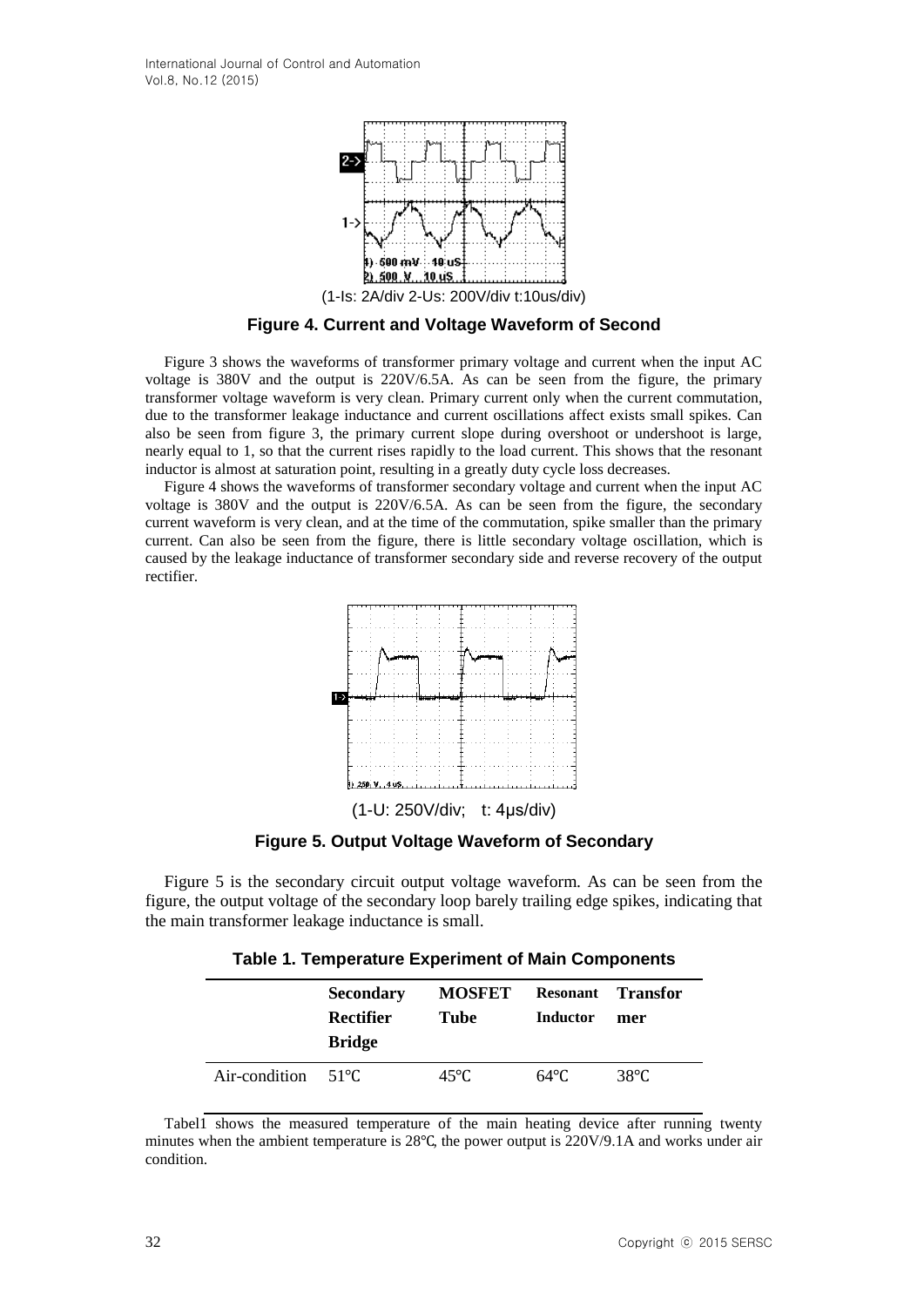It can be seen easily when the main heating elements work at full load, the temperature is less than 75, and meet the design requirements.

Table 2 shows that when the input and output voltages are constant (U<sub>i</sub> = 380V, U<sub>0</sub> = 220V), the power efficiency of different output current. As can be seen from the table, the overall efficiency of the power supply in the whole load range is up to more than 90%.

| Input<br>Current(A) | Output<br>Power(W) | active<br>power(W) | Efficiency $(\eta\%$<br>$\mathcal{E}$ |
|---------------------|--------------------|--------------------|---------------------------------------|
| $\mathbf{1}$        | 220                | 196.9              | 89.5                                  |
| $\overline{2}$      | 440                | 395.56             | 89.9                                  |
| 3                   | 660                | 595.32             | 90.2                                  |
| $\overline{4}$      | 880                | 797.28             | 90.6                                  |
| 5                   | 1100               | 1004.52            | 91.32                                 |
| 6                   | 1320               | 1210.31            | 91.69                                 |
| 7                   | 1540               | 1404.48            | 91.2                                  |
| 8                   | 1760               | 1598.08            | 90.8                                  |
| 9                   | 1980               | 1787.94            | 90.3                                  |
| 10                  | 2200               | 1962.4             | 89.2                                  |

**Table 2. Supply Efficiency under Different Output Current**

### **5. Conclusion**

According to the selected parameters, designed the power supply operation main circuit. The practical application shows better stability and reliability of the power supply, energy-saving effect, higher efficiency.

### **Acknowledgment**

This work was supported by The Education Department of Hubei Province (Research on islanding detection of positive feedback voltage variable coefficient NO. D20121403) and Science and Technology Department of Hubei Province (Research on SOC estimation algorithm and equalizing charge of HEV lithium ion battery NO. 2010CDB05802).

### **References**

- [1] Y. Jang, "A new family of full-bridge ZVS converters", Applied Power Electronics Conference and Exposition, 2003, APEC '03, Eighteenth Annual IEEE, vol. 2, **(2003)**, pp. 622-628.
- [2] X. Yuan, "Pulse width Modulation DC / DC full-bridge Converter soft Switch Technology", Science Press, vol. 7, **(1999)**.
- [3] Q. Wang, "Practical electronic Transformer Materials and Devices Handbook", Liaoning Science and Technology Press, vol. 5, **(2003)**.
- [4] C.S. Leu, "Improved Forward Topologies for DC-DC Applications with Built-In Input Filter", Ph.D. Dissertation, Department of Electrical Engineering, Blacksburg, Virginia, 24 January, **(2006)**.
- [5] C. Zhao, S. D. Round and J. W. Kolar, "Full-Order Aver- aging Modeling of Zero-Voltage Switching Phase-Shift Bidirectional DC-DC Converters", Power Electronics, vol. 3, no. 3, 2010, pp. 400-410.